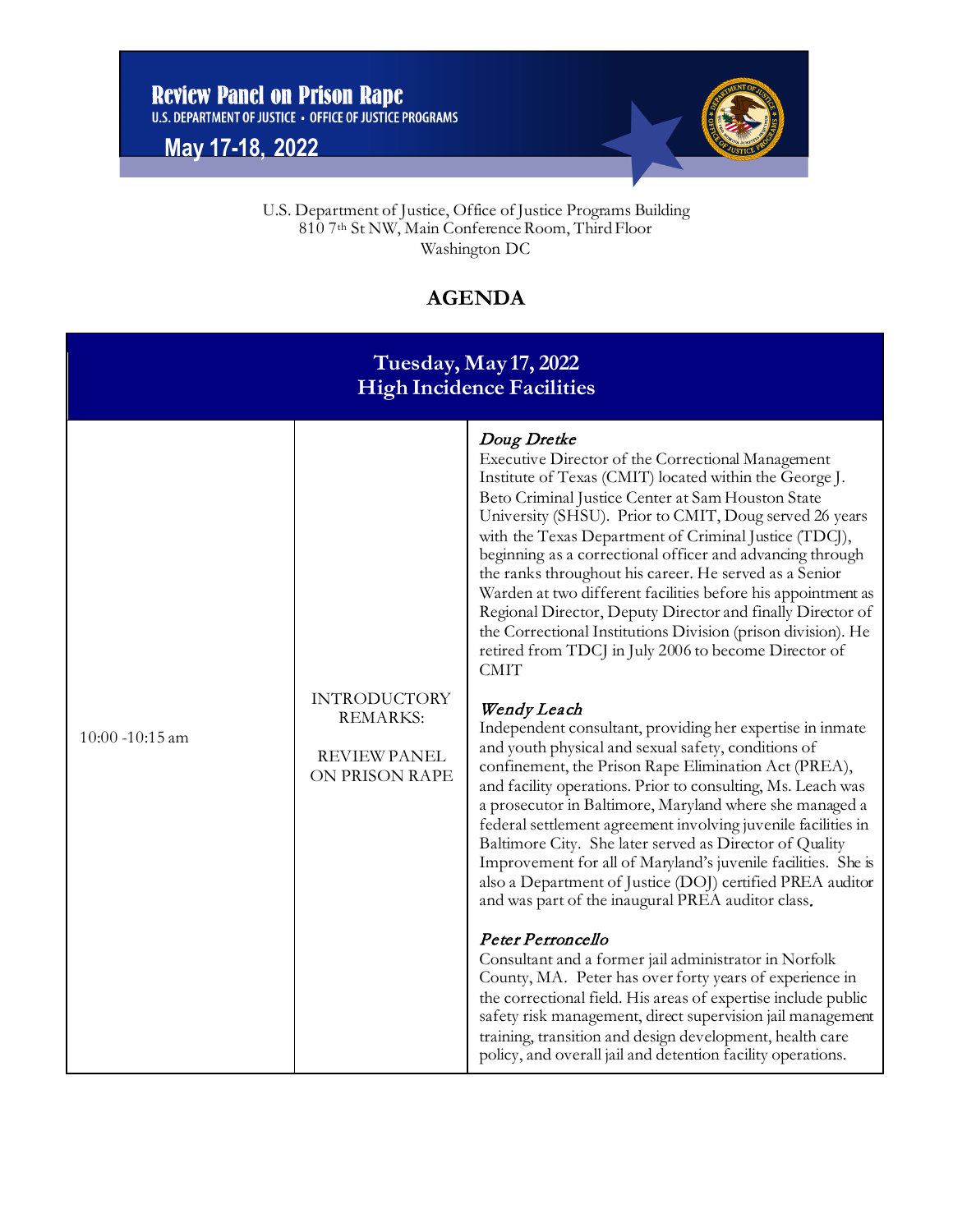| 10:15 -11:15 am   | THE BUREAU OF<br><b>JUSTICE</b><br><b>STATISTICS</b><br><b>NATIONAL PREA</b><br><b>RESOURCE</b><br><b>CENTER</b> | Kevin Scott<br>Deputy Director of Statistical Operations<br><b>Bureau of Justice Statistics</b><br>U.S. Department of Justice<br><b>Scott Catey</b><br>Associate Director<br>National PREA Resource Center                                          |
|-------------------|------------------------------------------------------------------------------------------------------------------|-----------------------------------------------------------------------------------------------------------------------------------------------------------------------------------------------------------------------------------------------------|
| 11:15 am-12:45 pm | <b>FLORIDA</b>                                                                                                   | Garrett O. Tucker<br>Assistant Secretary<br>Office of Residential Services<br>Florida Department of Juvenile Justice<br>Jeffrey Wenhold<br>PREA Coordinator<br>Florida Department of Juvenile Justice                                               |
| 12:45-1:45pm      | <b>LUNCH</b>                                                                                                     |                                                                                                                                                                                                                                                     |
| 1:45-3:15pm       | <b>IDAHO</b>                                                                                                     | Monty Prow (via video)<br>Director<br>Idaho Department of Juvenile Corrections<br>Joe Blume<br>PREA Coordinator<br>Idaho Department of Juvenile Corrections<br>Katie Withers<br>PREA Compliance Manager<br>Idaho Department of Juvenile Corrections |
| 3:15-3:30pm       | <b>BREAK</b>                                                                                                     |                                                                                                                                                                                                                                                     |
| 3:30-5:00pm       | <b>OREGON</b>                                                                                                    | Joe O'Leary (via video)<br>Director<br>Oregon Youth Authority<br>Michael Riggan<br>Superintendent<br>Oak Creek Youth Correctional Facility<br>Oregon Youth Authority<br>Dallas Tully<br>PREA Coordinator                                            |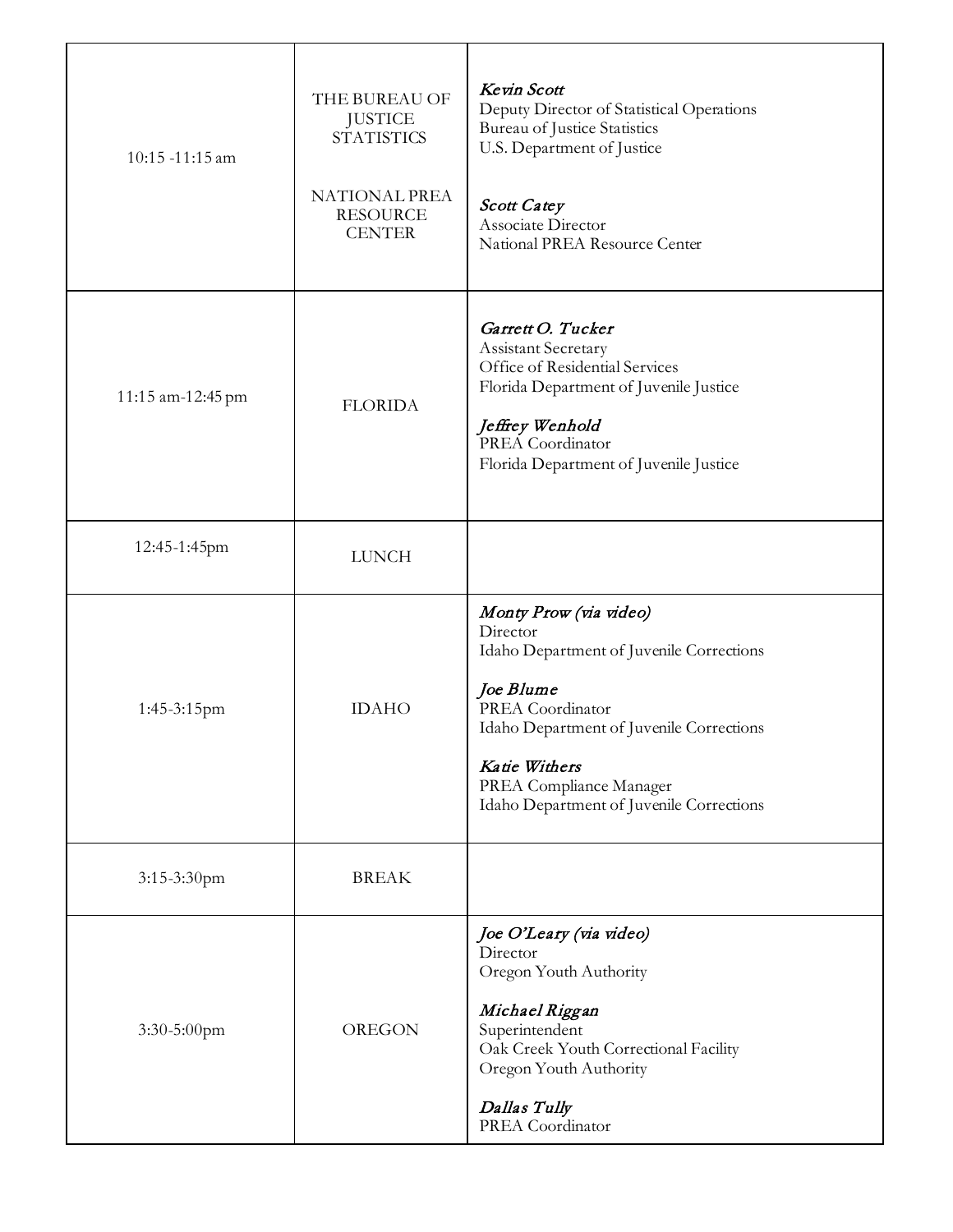|                                                            |                                                                 | Oregon Youth Authority<br>Drew Reynolds<br>Operations and Policy Analyst III<br>Oak Creek Youth Correctional Facility<br>Oregon Youth Authority                                                                                                                                                           |  |  |  |
|------------------------------------------------------------|-----------------------------------------------------------------|-----------------------------------------------------------------------------------------------------------------------------------------------------------------------------------------------------------------------------------------------------------------------------------------------------------|--|--|--|
| Wednesday, May 18, 2022<br><b>Low Incidence Facilities</b> |                                                                 |                                                                                                                                                                                                                                                                                                           |  |  |  |
| <b>TIME</b>                                                | PANEL/EXPERT                                                    | <b>PARTICIPANTS</b>                                                                                                                                                                                                                                                                                       |  |  |  |
| 10:00-10:15 am                                             | <b>INTRODUCTORY</b><br><b>REMARKS</b>                           | Doug Dretke<br>Wendy Leach<br>Peter Perroncello                                                                                                                                                                                                                                                           |  |  |  |
| 10:15-11:45 am                                             | <b>TEXAS</b>                                                    | Terri Dollar (via video)<br>Director of Monitoring and Inspections<br>Texas Juvenile Justice Department<br>Carla Bennett-Wells<br>PREA Coordinator<br>Texas Juvenile Justice Department<br>Michael Breedlove<br>Facility Director<br>Garza County Regional Detention Center                               |  |  |  |
| 11:45 am-12:15 pm                                          | <b>CENTER FOR</b><br><b>CHILDREN'S LAW</b><br><b>AND POLICY</b> | Jason Szanyi<br>Deputy Director<br>Center for Children's Law and Policy                                                                                                                                                                                                                                   |  |  |  |
| 12:15-1:15 pm                                              | <b>LUNCH</b>                                                    |                                                                                                                                                                                                                                                                                                           |  |  |  |
| $1:15 - 2:45$ pm                                           | <b>MISSOURI</b>                                                 | Scott Odum<br>Director<br>Division of Youth Services<br>Missouri Department of Social Services<br><b>Brian Hicks</b><br>Assistant Regional Administrator<br>Division of Youth Services<br>Missouri Department of Social Services<br>Michael Burchard<br>Youth Facility Manager<br>W.E. Sears Youth Center |  |  |  |